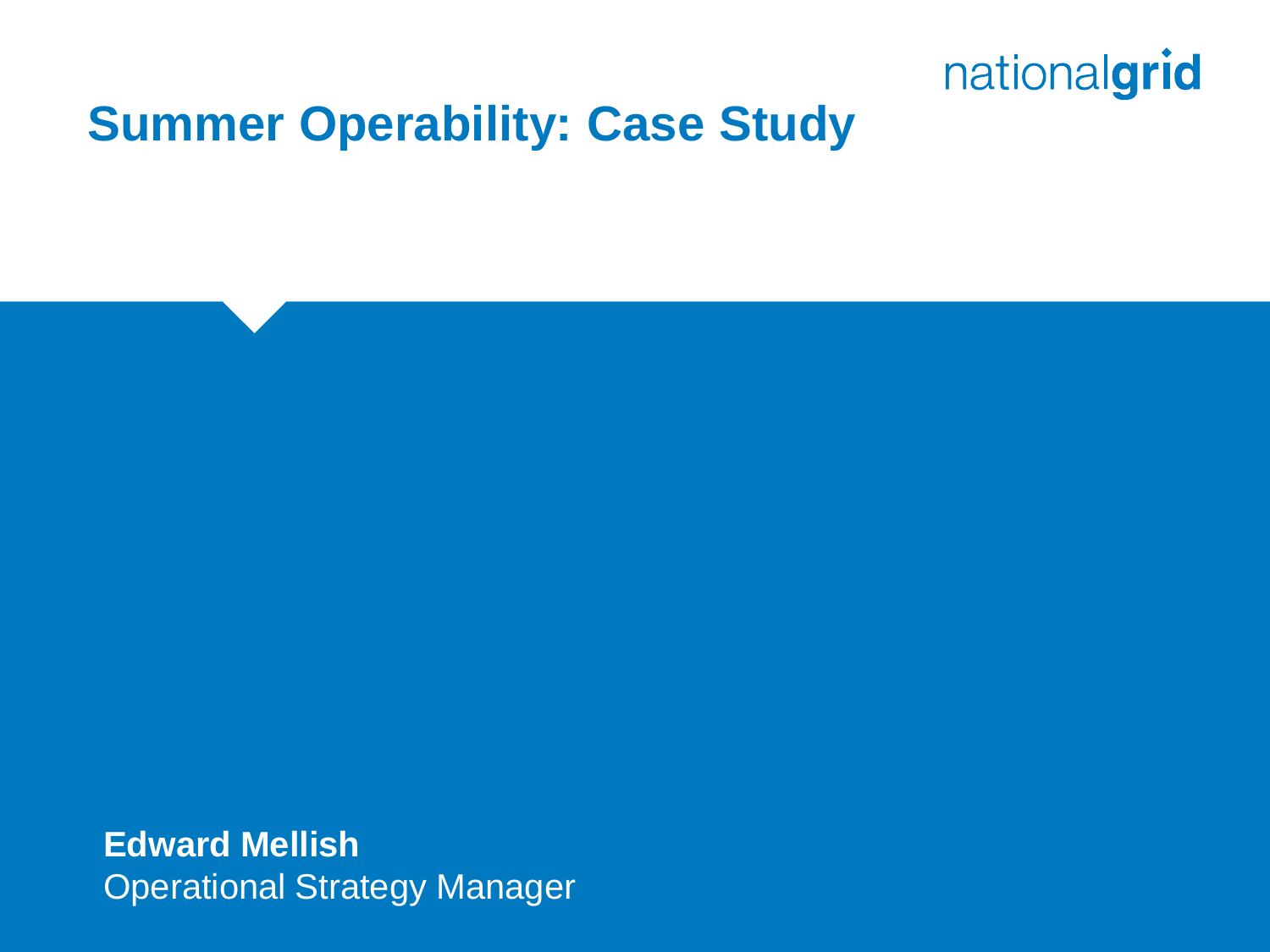# **"Typical" demand profile**

Significant variability in embedded generation redefines "typical" day and widens the range of credible operating scenarios

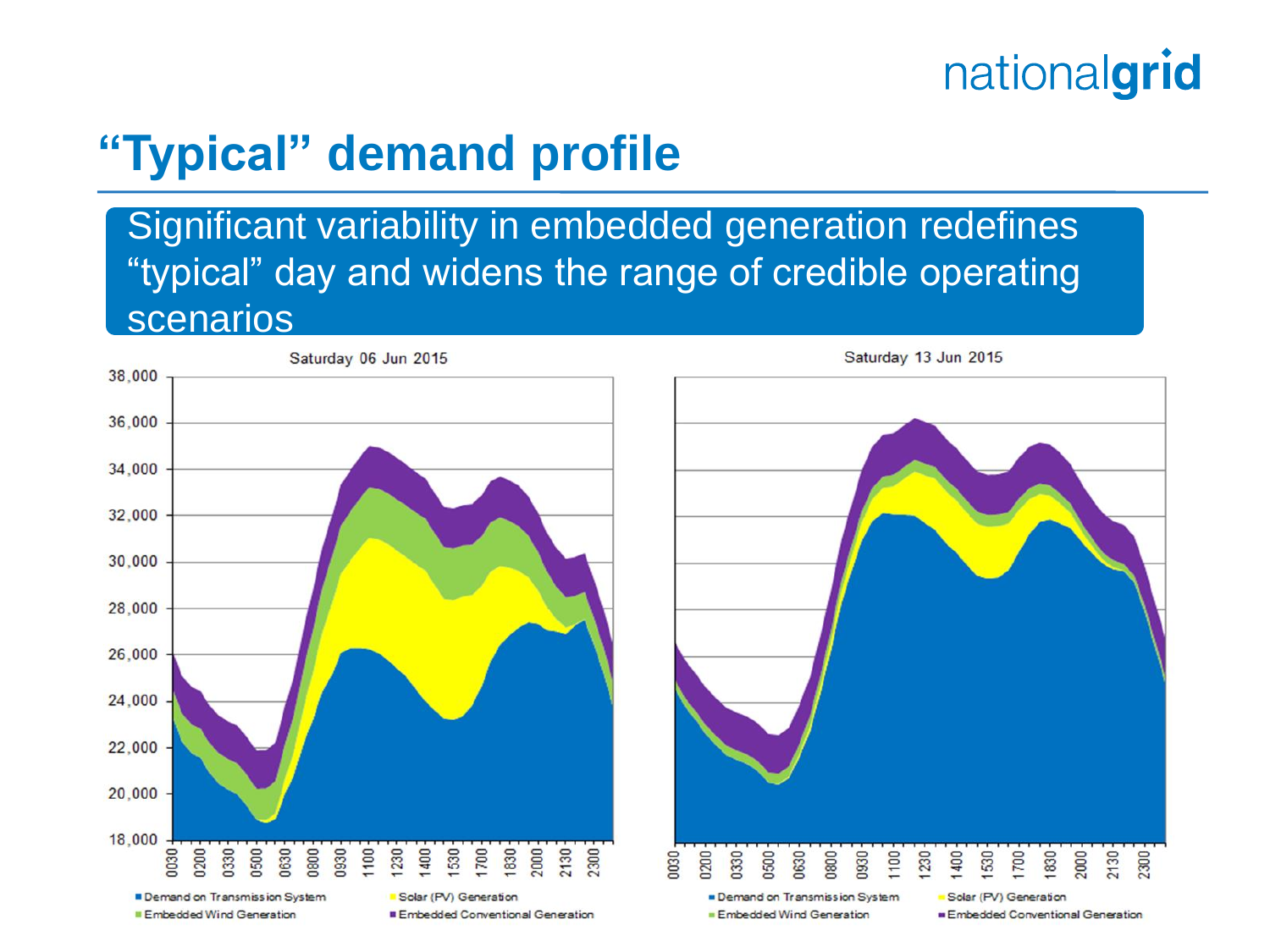#### **Sunday 22 May 2016: Overview of conditions**

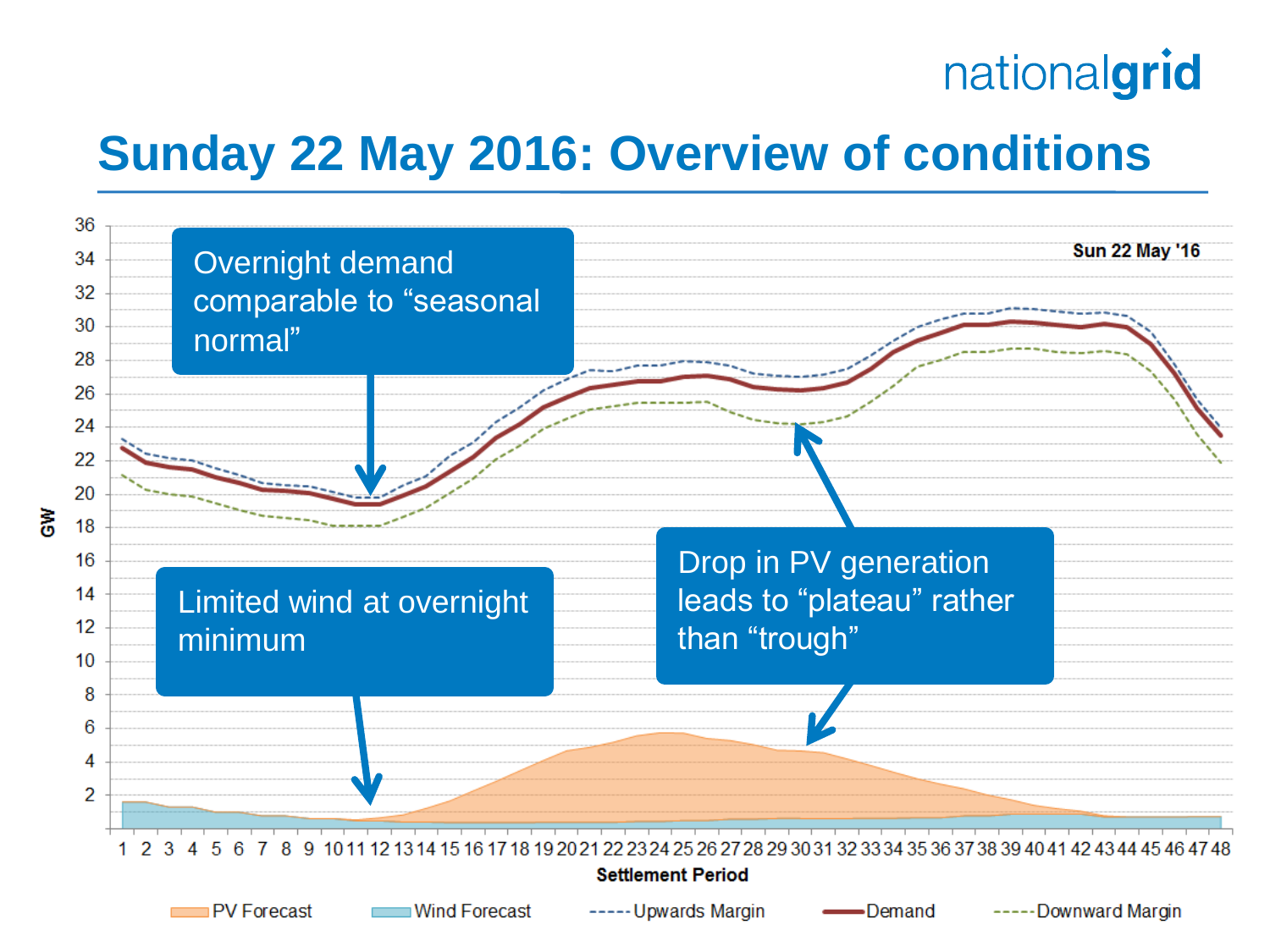#### **Sunday 22 May 2016: Balancing Actions**



**■TRADE\_SYSTEM\_OFFERS\_MW BM SYSTEM OFFERS MW** TRADE SYSTEM BIDS MW **BM SYSTEM BIDS MW** 

**□TRADE\_ENERGY\_OFFERS\_MW ■BM\_ENERGY\_OFFERS\_MW OTRADE ENERGY BIDS MW** 

**BM ENERGY BIDS MW**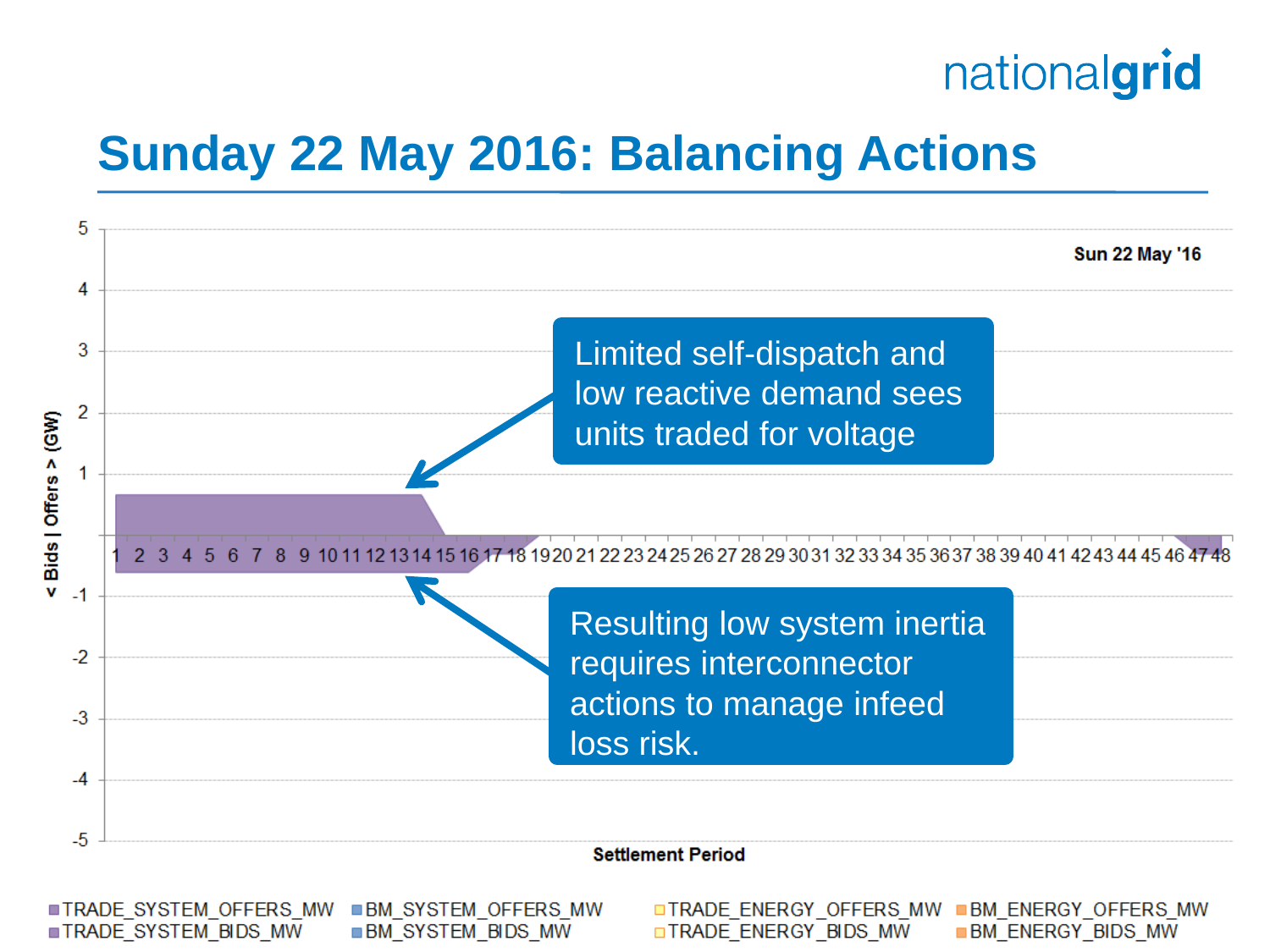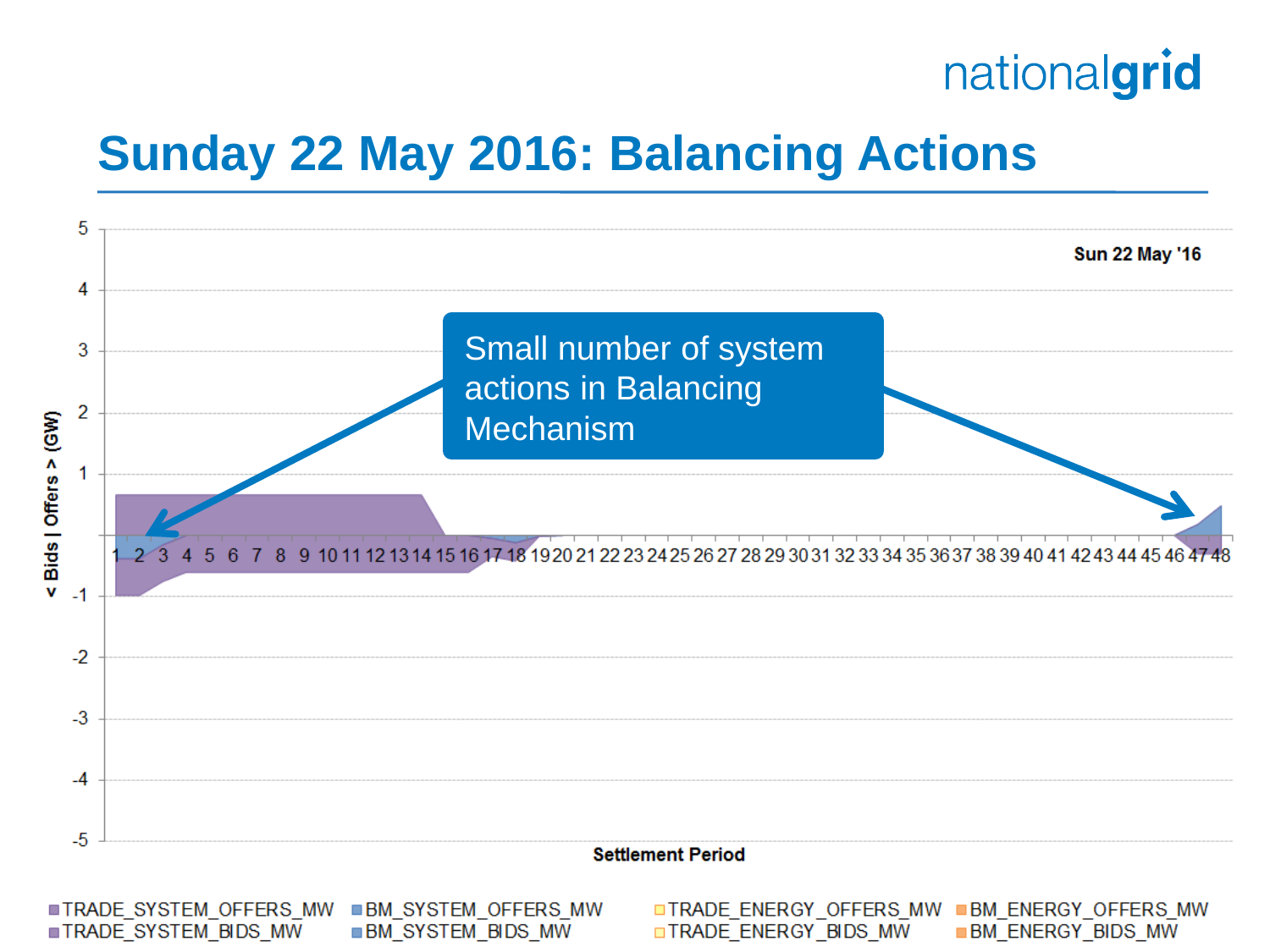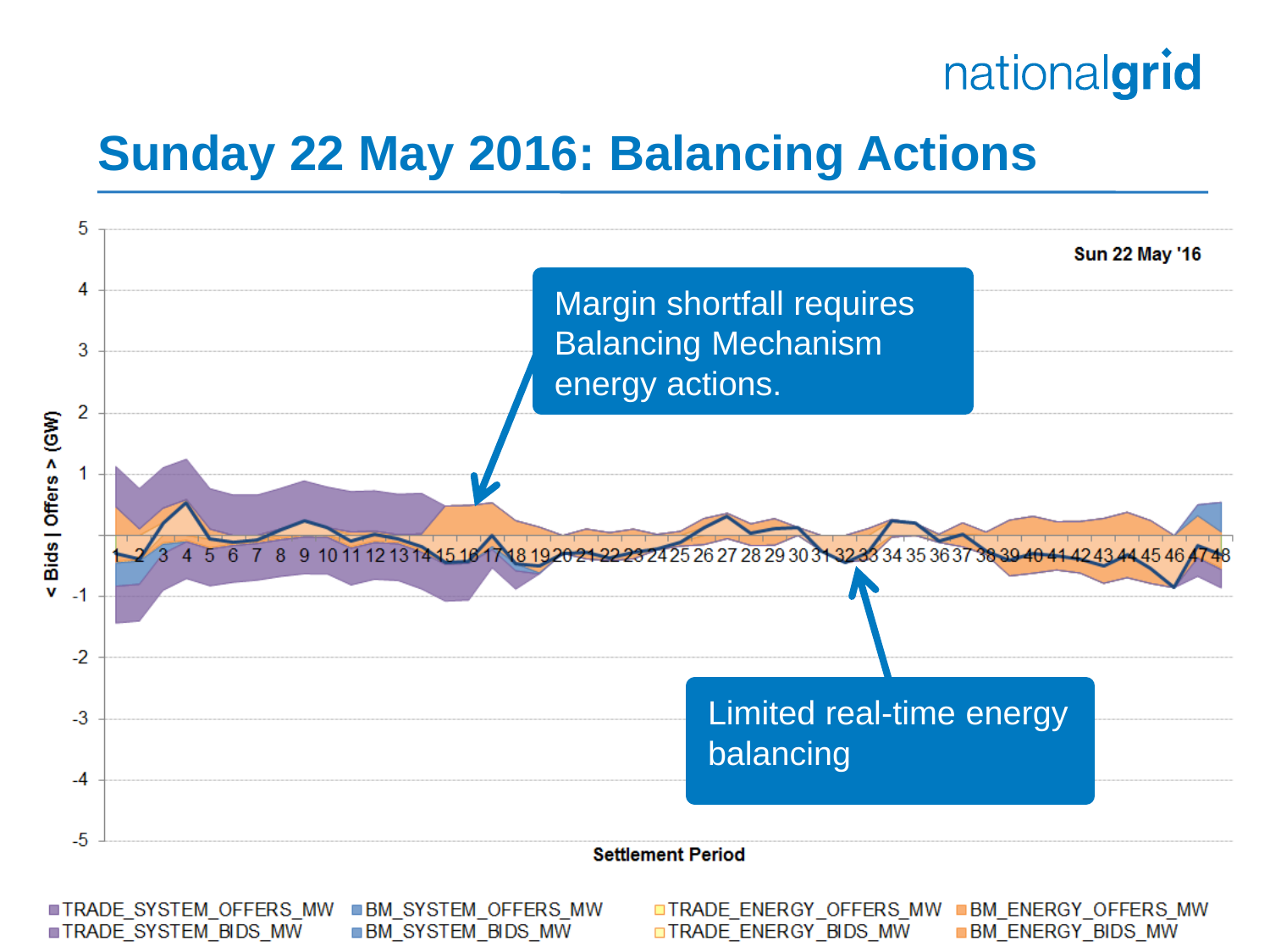#### **Sunday 29 May 2016: Overview of conditions**

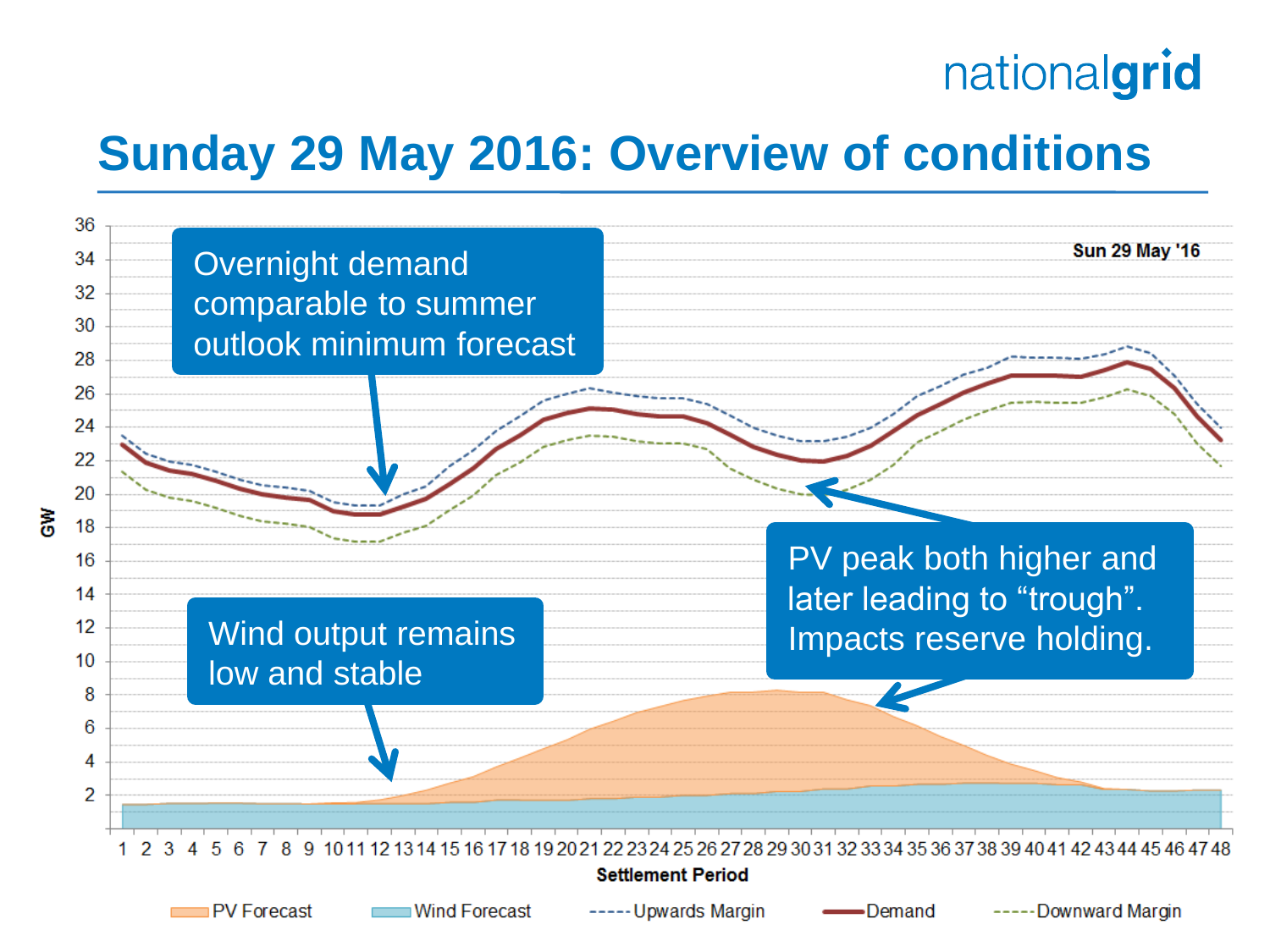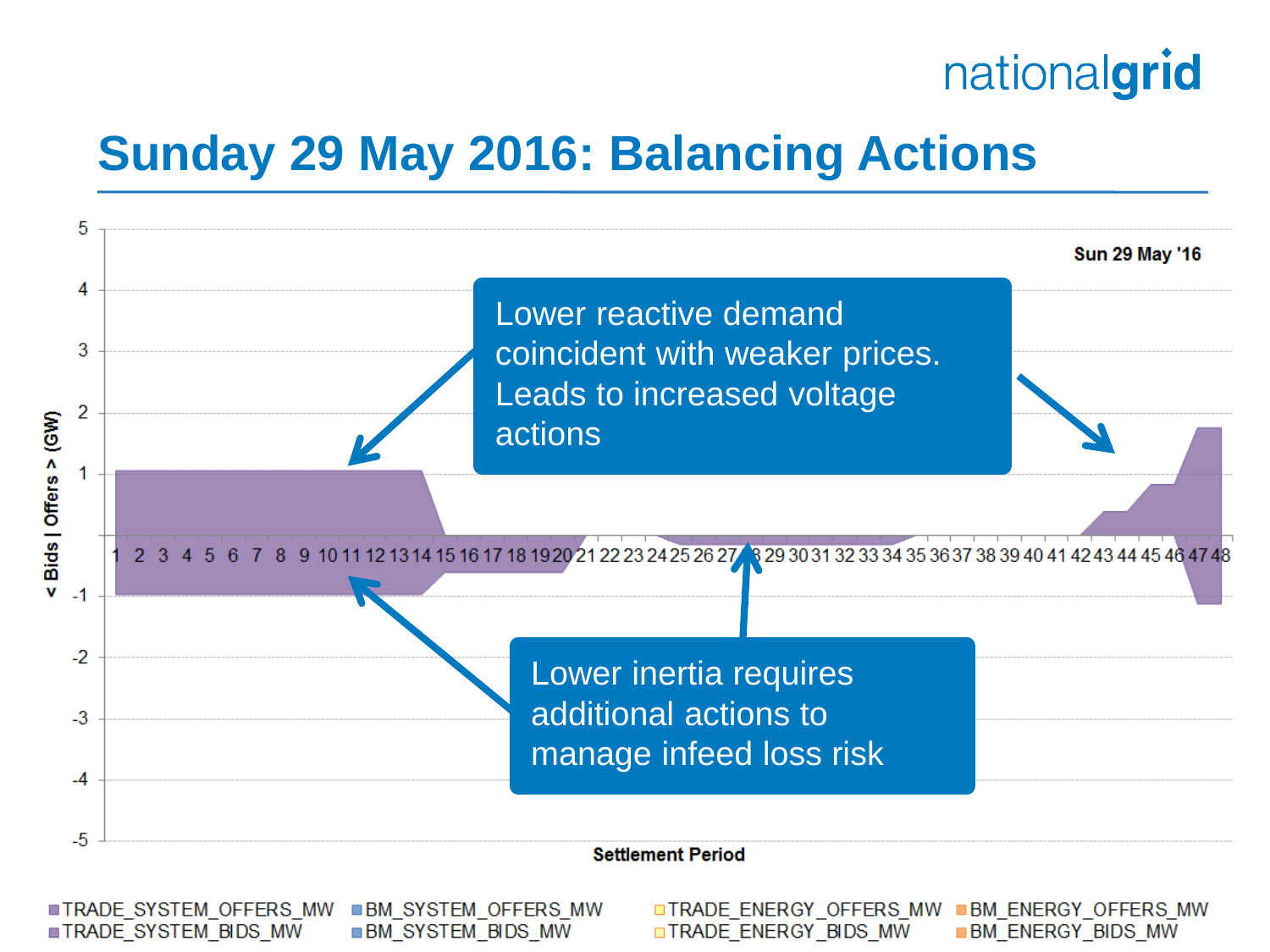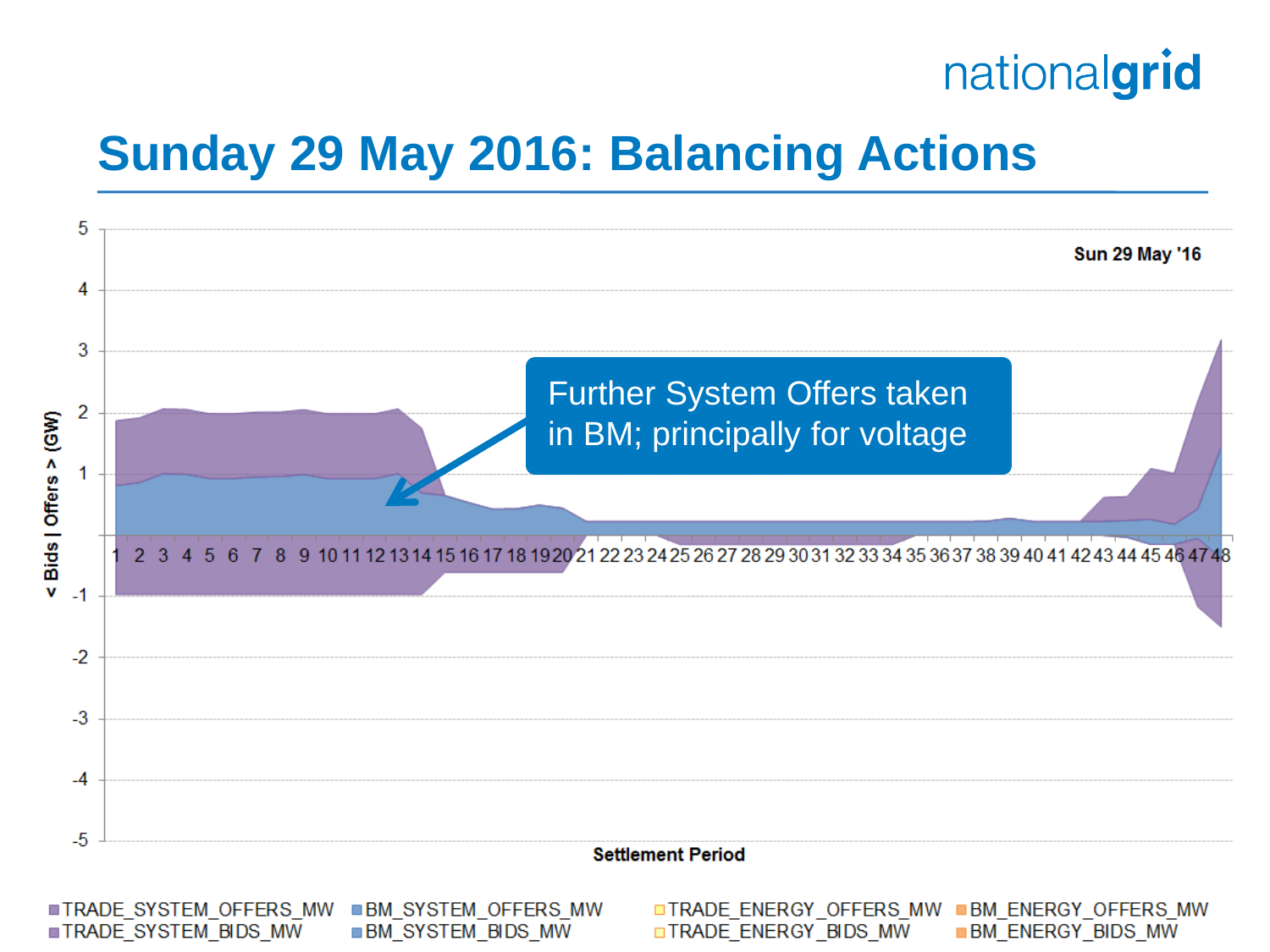#### **Sunday 29 May 2016: Balancing Actions**



**■TRADE\_SYSTEM\_OFFERS\_MW BM SYSTEM OFFERS MW** TRADE\_SYSTEM\_BIDS\_MW BM\_SYSTEM\_BIDS\_MW

**□TRADE ENERGY OFFERS MW ■BM ENERGY OFFERS MW OTRADE ENERGY BIDS MW BM ENERGY BIDS MW**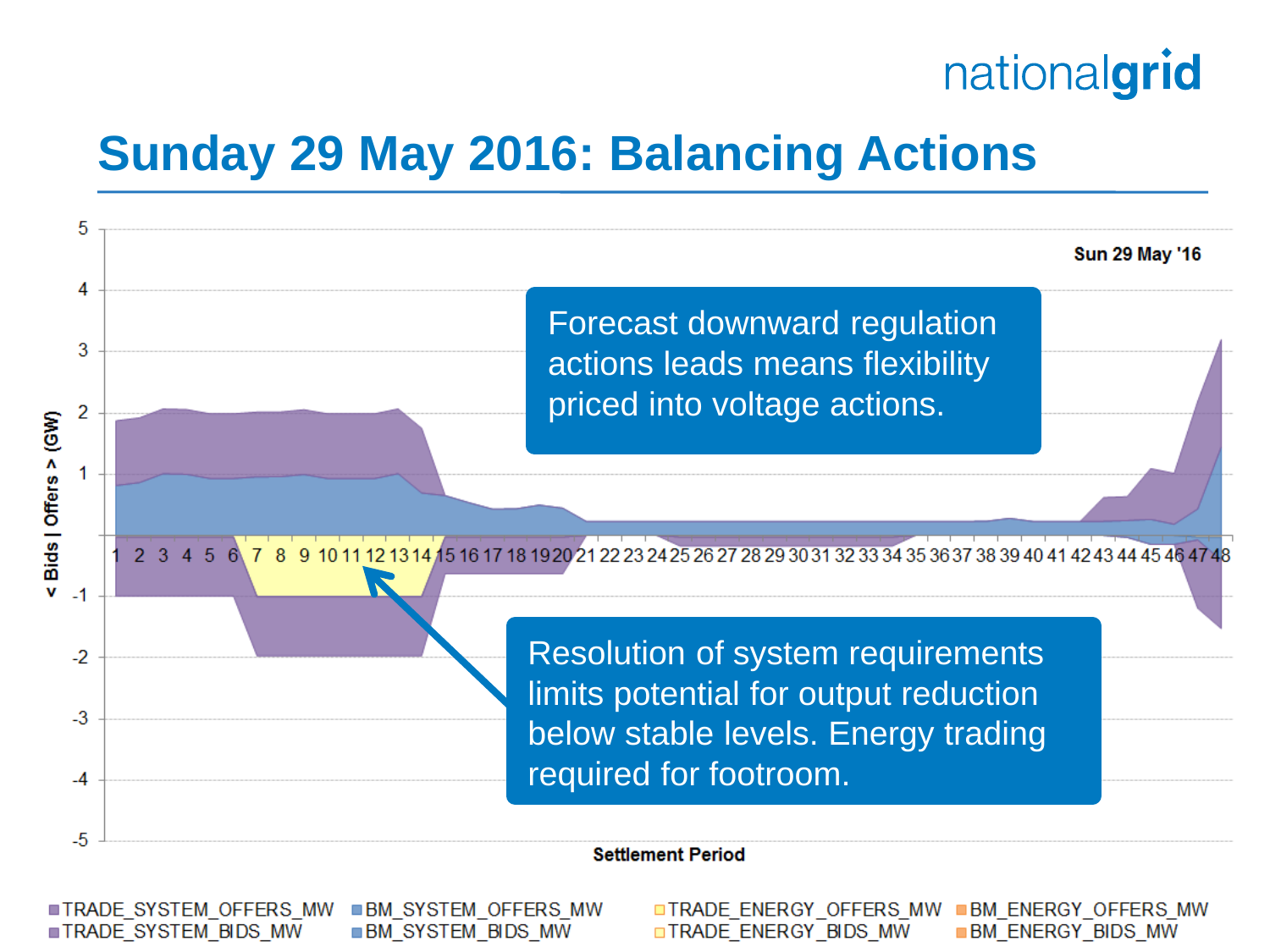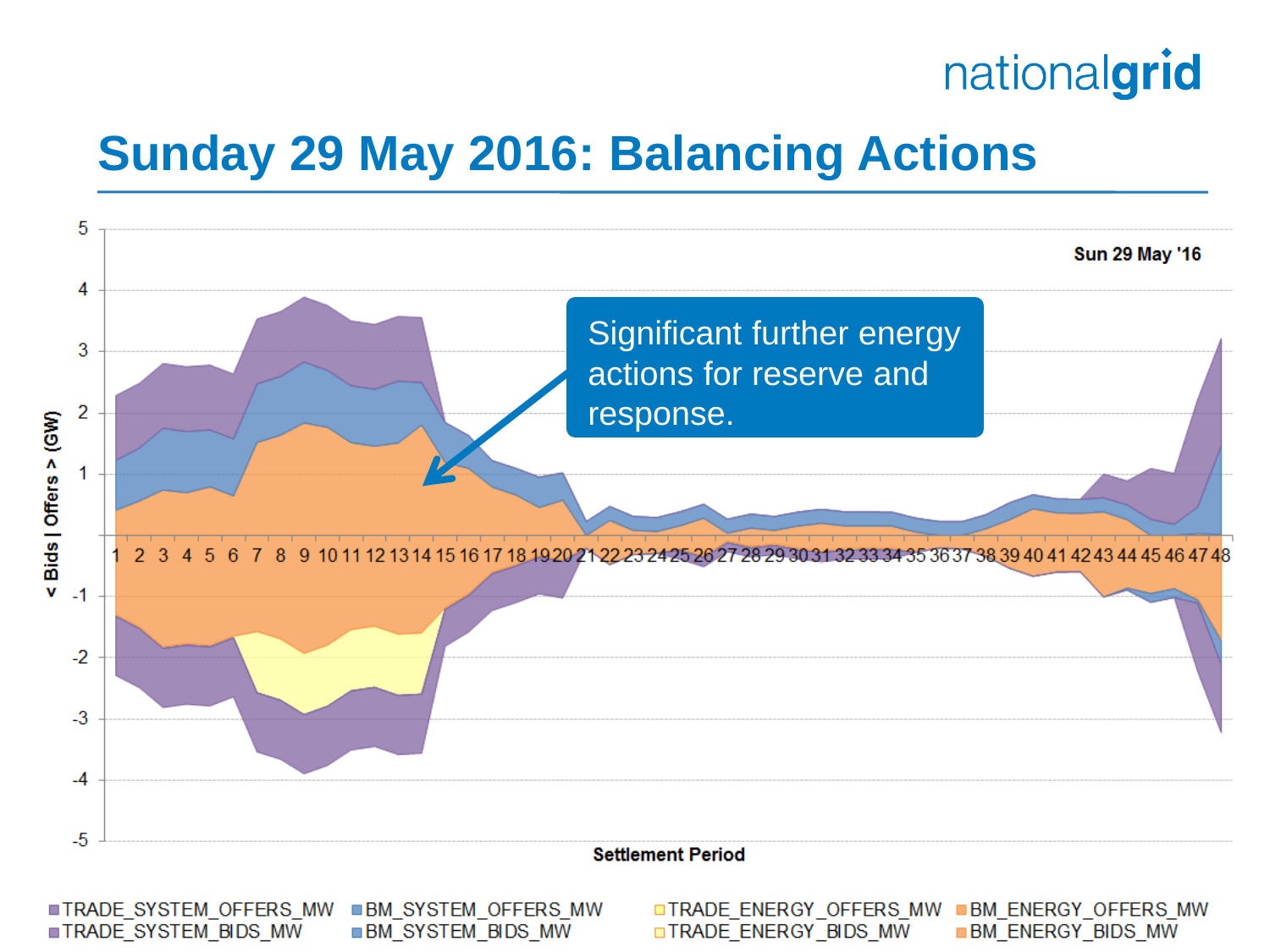